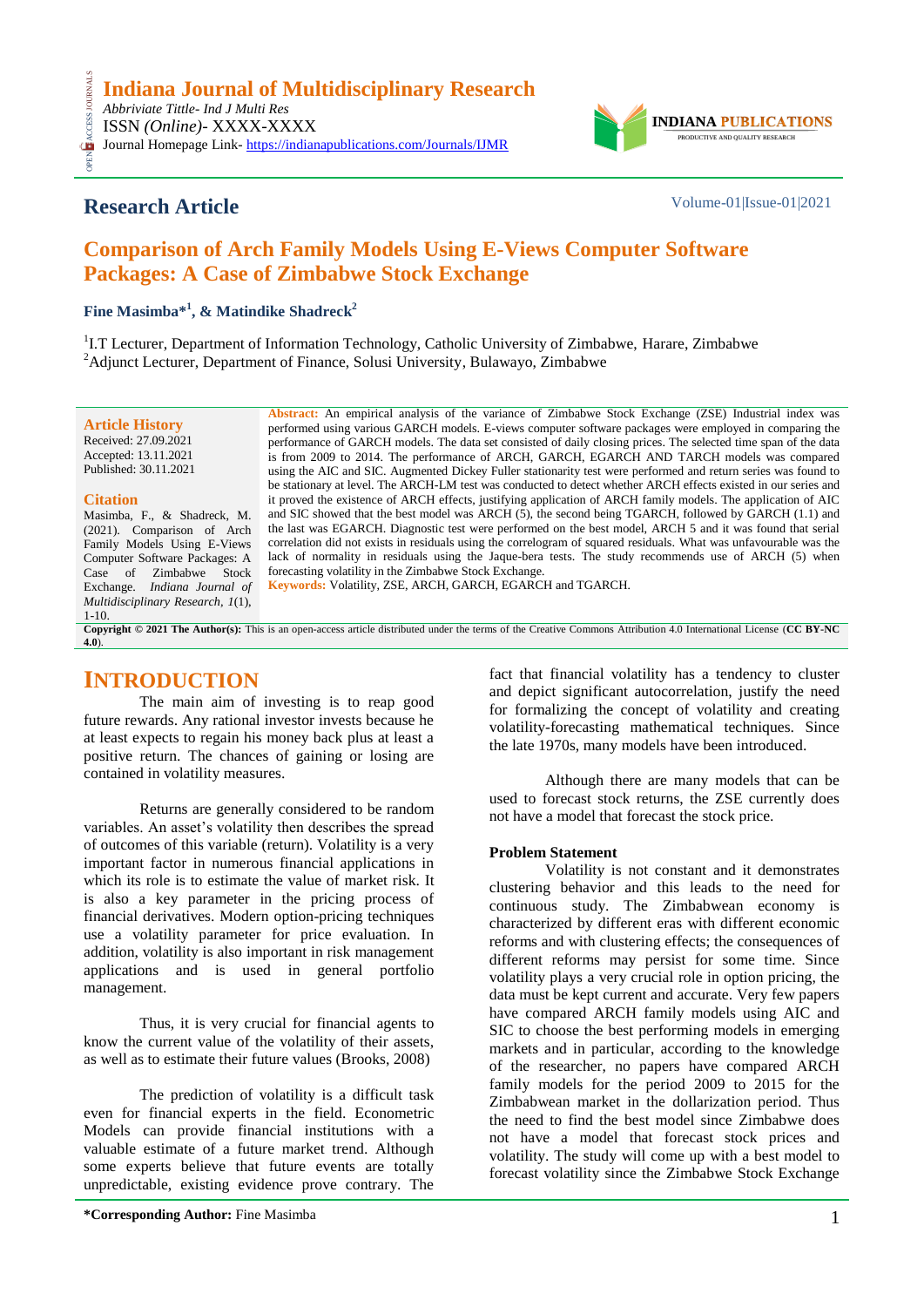currently does not have a model that forecast stock prices and volatility.

## **Research objectives**

The purpose of this study is to compare the performance of five models for predicting volatility in the Zimbabwe stock market. The objective of the paper is to investigate:

- Whether the Zimbabwean stock market volatility be modeled by ARCH approaches.
- The ARCH process which is appropriate for modeling the volatility of Zimbabwean stock market.

## **Research questions**

In order to achieve the above objectives, the study will try to answer the following research questions:

- Can the Zimbabwean stock market volatility be modeled by ARCH approaches, namely, ARCH, GARCH, EGARCH and TGARCH during the dollarization era?
- Which GARCH process is appropriate for modeling the volatility of Zimbabwean stock market during the dollarization era?

## **LITERATURE REVIEW**

## **Theoretical Review**

In finance, people have interest in the outcomes of asset returns. Volatility describes the spread of all outcomes of an uncertain variable (Ladokhin, 2009). It can be viewed as a quantified measure of market risk. Volatility is closely related to risk, but it is not exactly the same. Risk is the possibility of more than one outcome of some event (e.g. stock returns) whereas volatility measures a spread of outcome, both positive and negative outcomes.

In literature, there are several characteristics which are very important to note for the purposes of modeling and forecasting (Brooks, 2008). Some of these characteristics include the following:

- *Fat tails.* Market returns exhibits distributions with fatter tails than the normal distribution, resulting in a higher kurtosis.
- *Volatility Clustering.* Volatility is usually not constant over time and exhibits certain patterns. Usually periods of high volatility are followed by prolonged periods of high volatility and periods of low volatility are usually followed by prolonged periods of low volatility. As a result, the economy has cycles with high volatility and low volatility periods.
- *Leverage effect.* According to Brooks (2008) price movements are negatively correlated with
- *Co-movements in volatility.* Ladokhin (2009) identified that volatility of different markets tends to move in certain patterns. Meaning that

a high volatility of one financial asset will most likely cause higher volatility of the other asset.

Volatility modelling can be grouped into 4 categories, namely, historic volatility models, implied volatility models, Neural Network and Autoregressive and Heteroskedastic models.

Examples of Historical volatility models are Historical average, Simple moving average, Exponential smoothing and Exponential weighted moving average. The advantages include easy to use, relatively good results (except historical average) and the main disadvantage is that after sudden price movements these models tend to significantly over estimate the volatility.

Implied volatilities are the volatilities implied by the market prices of the options Ladokhin (2009). Unfortunately there is no direct formula for computing the implied volatility. Advantages: Good results, these models are based on strong theoretical results. Disadvantages: complex to implement; not suitable for all products (only for that, which are an underlying for an actively trading options); are dependent on sometimes irrational expectations of investors.

Autoregressive and Heteroskedastic models model was first introduced by Engle in 1982 (Engle, 1982). ARCH model and its extensions and denominations (GARCH, EGARCH, etc.) are among the most popular models for forecasting market returns and volatility. Advantages: an existence of a big number of theoretical researches of these models. Disadvantages: moderate forecasting accuracy; complex to implement and optimize (Ladokhin, 2009)

Models based on Neural Networks Artificial Neural Networks (or Neural Networks) are popular statistic techniques for machine learning. Originally, they were created as an attempt to model the biological neuron system. This attempt was made to create a new approach to the computing, and to possible mimic the behavior of a human brain. This field of a science was created in the late 1950s, and was extensively developed in the 1980s. Some definitions have to be given, before introducing the volatility model based on the Neural Networks. Advantages: relatively good results; an ability to build models which use not only historical returns as an input, but also other related financial time series and variables. Disadvantages: complex to implement and to find suitable architecture; can forecast only dependencies from a previous observations (Ladokhin, 2009)

The choice of the best form of model is a hot issue in the field of financial econometrics. Samouilhan & Shannon (2008) reviewed 39 papers discussing the merits of each of the two categories, found that half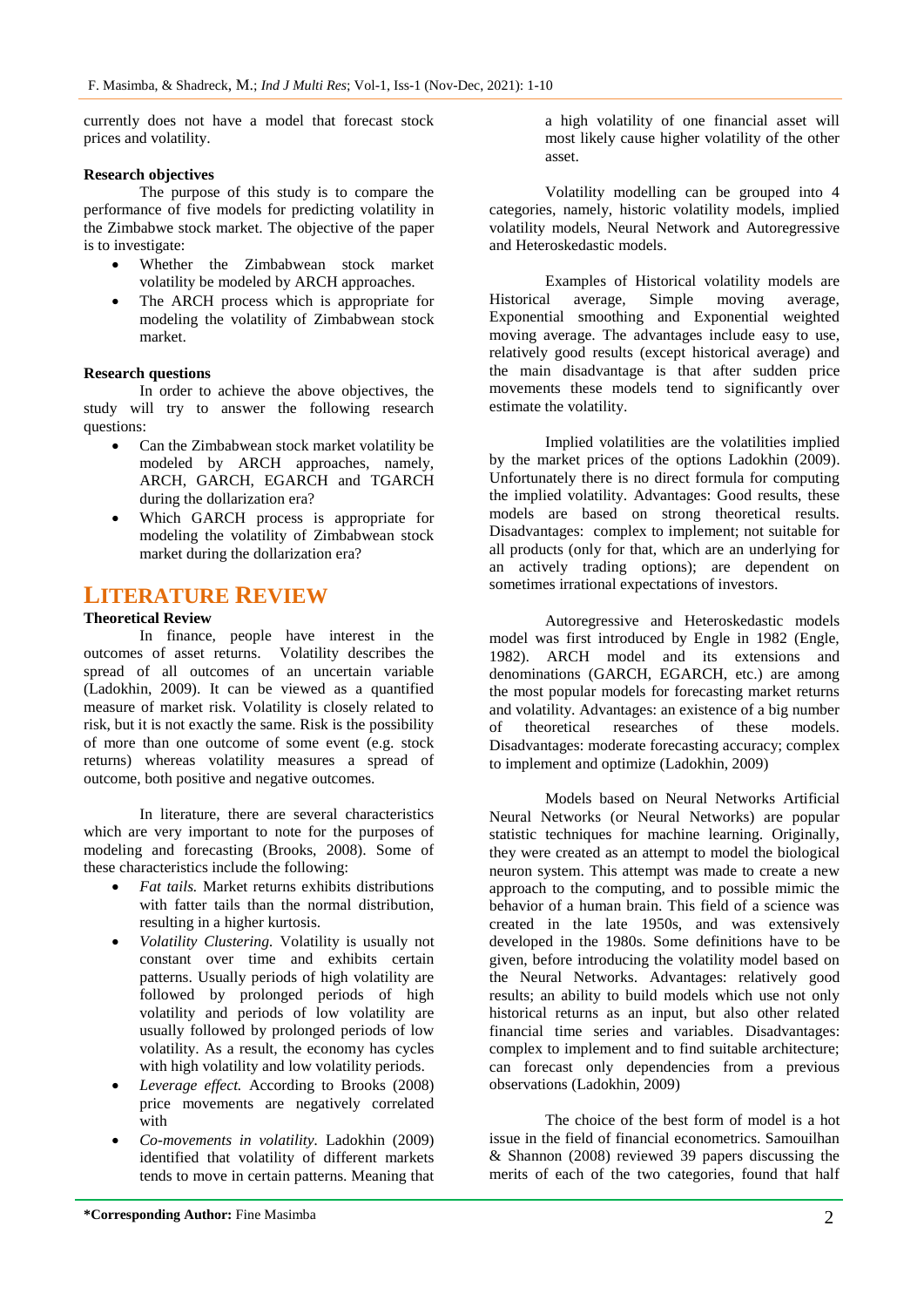were in favor of implied volatility modelling and the other half viewed the historic models as being superior.

An interesting paper by Venter (2003) showed that implied volatility modelling for JSE warrants compared marginally better than historic models. In his paper, Venter comes to the conclusion that no model can be used as a "cookie cutter". In other words, no matter what category of volatility modelling is used, it must be fit for purpose. This argument by Venter, is challenged by Hansen *et al.* (2005) where they asked the question whether or not anything beats a GARCH (1,1) model. They found no evidence that a GARCH (1,1) model is outperformed by other complex and sophisticated models when analyzing exchange rates. However they did concede that the GARCH (1,1) is inferior when analyzing IBM stock returns.

## **Empirical Review**

Heteroskedasticity (changing variance) can be modelled by Autoregressive conditional heteroskedasticity (ARCH) family models. Many studies support the GARCH type models as best for forecasting stock market volatility (Alberg *et al.,* 2008; & Hien 2008). Also in literature many researchers have used GARCH family models.

Makhwiting *et al.* (2012) used GARCH type models for modelling daily returns on the Johannesburg Stock Exchange. Their results indicate that the daily returns can be characterized by the GARCH type models. Their out of sample forecasting evaluations indicate that the ARMA (0, 1)-GARCH (1,1) model achieve the most accurate volatility forecasts.

Song (2014) conducted a full simulation exercise whereby the returns of several JSE indices were tested and modelled using a variety of GARCH models. The Model Confidence Set was then used to trim the total group of models down to subset which represented the models that were equally good. The EGARCH family of models was proven to be the most consistently chosen by the MCS as the superior model. The Mean Squared Error model evaluation revealed that for time horizons greater than 10 days, the MCS performed better than the GARCH (1,1) model. The GARCH (1,1) had superior 5-day-ahead forecasting power foremost of the indices.

Abdalla *et al.* (2012) modelled and estimated stock return volatility in two African markets; the Sudanese stock market (Khartoum Stock Exchange, KSE), and the Egyptian stock market (Cairo and Alexandria Stock Exchange, CASE) by applying different univariate specifications of GARCH type models for daily observations on the index series of each market over the period of 2nd January 2006 to 30th November 2010, as well as describing special features of the markets in terms of trading activity and index components and calculations. A total of five

different models were considered in this paper. These models are GARCH(1,1), GARCH-M(1,1), exponential  $GARCH(1,1)$ , threshold  $GARCH(1,1)$  and power  $GARCH(1,1)$ . First, the paper found strong evidence that daily returns could be characterized by the above mentioned models for the two markets, KSE and CASE data showed a significant departure from normality and the existence of heteroscedasticity in the residuals series. Second, the parameter estimates of the GARCH (1,1) models indicate that the conditional volatility of stock returns on the Khartoum Stock Exchange is an explosive process, while it is quite persistent for the CASE index returns series. Third, the parameter describing the conditional variance in the mean equation, measuring the risk premium effect for GARCH-M (1,1), is statistically significant in the two markets, and the sign of the risk premium parameter is positive. The implication is that an increase in volatility is linked to an increase of returns, which is an expected result. Fourth, based on asymmetrical EGARCH (1,1) and  $TGARCH(1,1)$  estimation, the results show a significant evidence for the existence of the leverage effects in the two markets, the same result is confirmed only for the CASE by using the PGARCH(1,1) model.

Babikir *et al.* (2012) modelled volatility and investigated the empirical relevance of structural breaks in accurately forecasting the volatility of stock returns in South Africa using in on the JSE All share index from 1995 to 2010. Results from modified ICSS algorithm identify two structural breaks in the unconditional volatility of the stock market return series in South Africa. These occurred in March and October 2009 attributable to the impact of the global financial crisis and began to be felt on the South African economy. The fitted full sample GARCH (1, 1) model and the sub persistence with  $\alpha + \beta$  ranging between 0.952 to 0.995 indicating that stock market returns in South Africa is characterized by conditional heteroscedasticity. This confirms that structural breaks are a relevant feature of stock market return volatility in South Africa and there to be accounted for to enhance accuracy in volatility forecasts of stock market returns in South Africa. For shorter time horizons the MS GARCH (1,1) model performed better, while the GJR-GARCH was better suited to longer horizons, but in general, the asymmetric models fail to outperform the GARCH (1,1) model.

Mutendadzamera & Mutasa (2014) investigated whether the stock prices on the ZSE can be predicted using ARIMA and ARCH/GARCH models. The study attempted to explore econometrics models to predict future stock prices on the Zimbabwe Stock Exchange (ZSE) selected counters. The final models are found to be Econet Wireless, ARIMA(1,1,0), Dairiboard, ARIMA(1,1,0), Delta, ARIMA(1,1,1), Seed Co,  $ARIMA(1,1,1)$  and Old Mutual,  $ARIMA(1,1,0)$ . The GARCH(1,1 model for all the counters forecast better than ARIMA models considering the minimum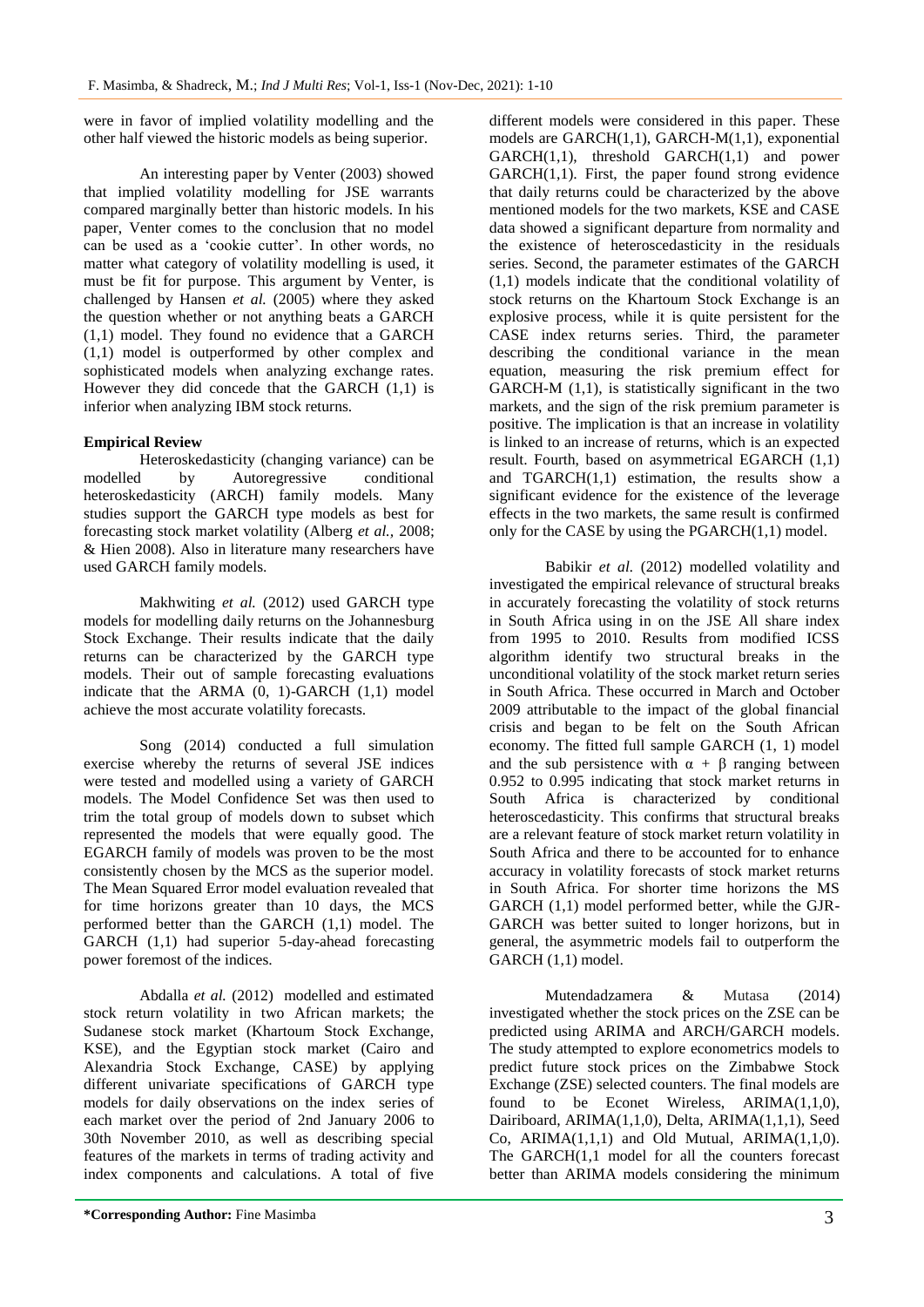deviations of the forecasted values from the actual ones. They concluded that GARCH (1, 1) model outperforms ARIMA models in modeling stock prices in their study.

## **RESEARCH METHODOLOGY AND DATA**

E-views were employed in running regressions. The main methodologies that are used in modeling stock market volatility are the Autoregressive conditional heteroscedasticity (ARCH) and its generalization (GARCH) models. In this paper ARCH and different univariate GARCH specifications are used to model stock returns volatility in the Zimbabwe stock exchange and a comparison is made to find the best model among them.

There are two different equations for all these models: the first one for the conditional mean and the second one for the conditional variance. Autocorrelation Function and Partial Autocorrelation Function were observed in order to choose the mean equation. In economic theory, if there is a geometrically decaying ACF it is advisable to use autoregressive model. The order is seen through the number of non-zero points of PACF and the best model is the one that minimizes the AIC and SIC. In this paper the focus is on the variance equation as it provides estimates and conditional forecast of volatility.

The selected time span of the data is from 2009 to 2014. The returns were calculated using  $r_t = \log(P_t) - \log(P_{t-1})$  from closing prices of the Zimbabwe Stock Exchange Industrial Index.

## **ARCH Model**

ARCH models based on the variance of the error term at time t depends on the realized values of the squared error terms in previous time periods. The model can be represented as:

$$
y_{t} = u_{t} \dots (1)
$$
  
\n
$$
u_{t} \sim N(0, \delta^{2} t)
$$
  
\n
$$
\delta^{2} t = \omega + \sum_{t=1}^{q} \alpha_{j} u_{t-i}^{2} \dots (2)
$$

This model is referred to as  $ARCH(q)$ , where q refers to the order of the lagged squared returns included in the model. If we use ARCH(1) model it becomes

2 1 1 2 *<sup>t</sup> <sup>t</sup> u* ……………………….(3)

Since  $\delta^2$  is a conditional variance, its value must always be strictly positive; a negative variance at any point in time would be meaningless. To have positive conditional variance estimates, all of the coefficients in the conditional variance are usually

**\*Corresponding Author:** Fine Masimba 4

required to be non-negative. Thus coefficients must be satisfy  $\omega \succ 0$  and .  $\alpha_1 \ge 0$ .

The Model takes into account crucial characteristic in financial time series data, like fat tails. The main disadvantage of the ARCH Model is that it does not take into account leverage effects.

#### **GARCH Model**

The GARCH (p,q) model developed Bollerslev (1986); Taylor (1986) developed allows the conditional variance of variable to be dependent upon previous lags of the squared residual from the mean equation and present news about the volatility from the previous period. It can be represented as:

$$
\delta^2_{t} = \omega + \sum_{i=1}^{q} \alpha_i u_{t-i}^2 + \sum_{i=1}^{p} \beta_i \delta^2_{t-i} \dots \dots \dots \dots \dots \dots (4)
$$

For a simple model GARCH (1,1) process, the conditional variance can be represented as:

1 2 1 2 1 1 2 *<sup>t</sup> <sup>t</sup> <sup>t</sup> u* ……………..(5)

Under the hypothesis of covariance stationarity, the unconditional variance  $\delta^2_t$  can be found by taking the unconditional expectation of equation 5.

We find that 2 1 2 1 2 …………………(6)

Solving the equation 5 we have

1 1 2 1 ………………………. (7)

For this unconditional variance to exist, it must be the case that  $\alpha_1 + \beta_1 < 1$  and for it to be positive, we require that  $\omega > 0$ .

The main advantage of GARCH over ARCH Model is that it allows past variances to influence the current variance. The disadvantages include being ssymmetric to both positive and negative prior returns, restrictive on β and  $\alpha$  and otherwise we will have an infinite fourth moment, provides no explanation as to what causes the variation in volatility, not sufficiently adaptive in prediction – because they react slowly to large isolated shocks and tail behaviour of GARCH models remains too short even with a standardized student-t innovations.

### **Threshold GARCH**

The TGARCH model is a simple extension of GARCH with an additional term added to account for possible asymmetries (Brooks, 2008). Zakoian (1994); & Glostern *et al.* (1993) developed the GARCH model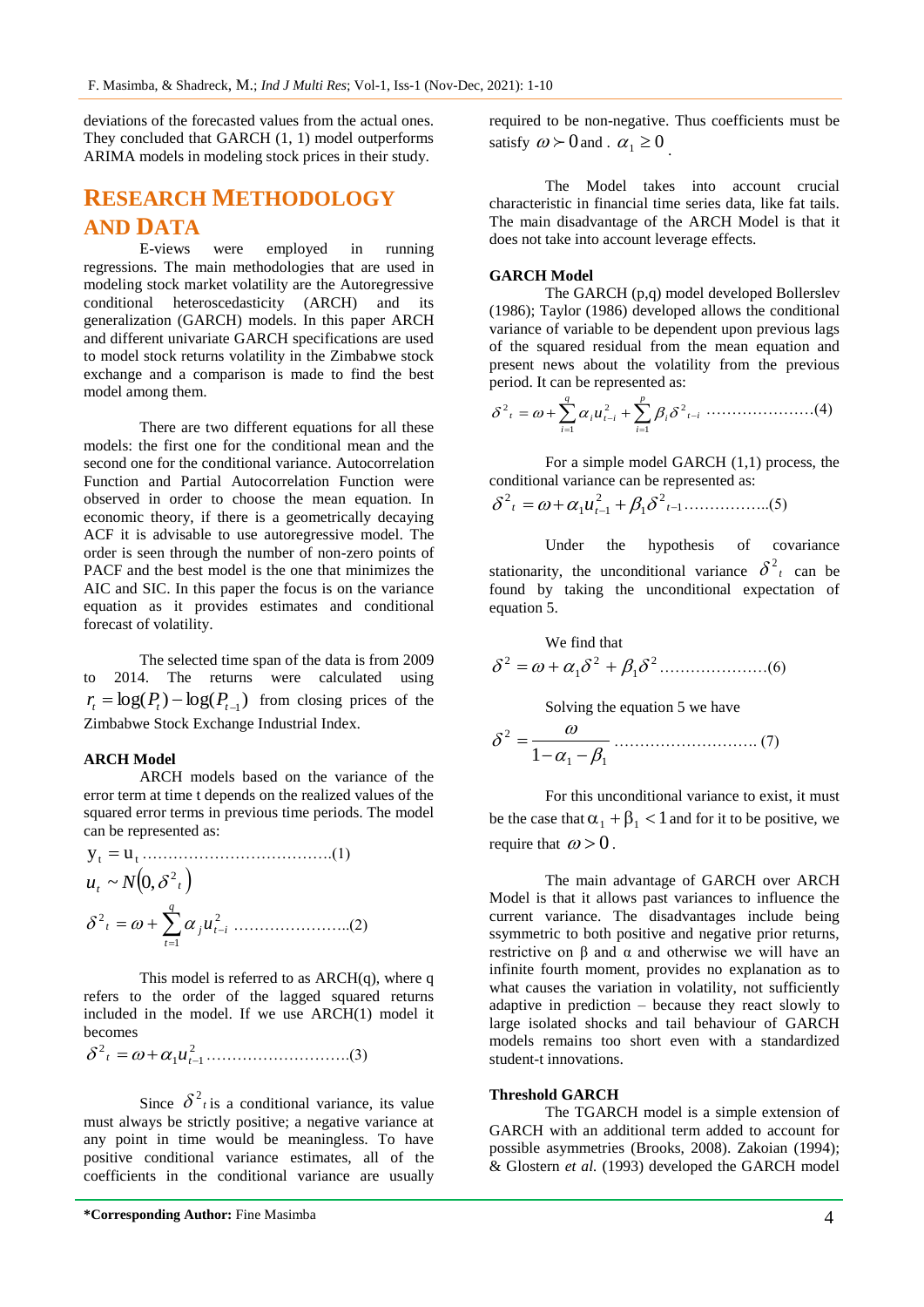which allows the conditional variance has a different response to past negative and positive innovations.

$$
\delta^2_{t} = \omega + \sum_{i=1}^{q} \alpha_i u_{i-i}^2 + \gamma_i u_{i-i}^2 d_{i-1} + \sum_{i=1}^{p} \beta_i \delta_{i-j}^2 \dots \dots \dots (8)
$$

Where  $d_{t-1}$  is a dummy variable that is:

$$
d_{t-1} = \begin{cases} 1 \text{ if } u_{t-1} < 0, \text{ bad news} \\ 0 \text{ if } u_{t-1} \ge 0, \text{ good news} \end{cases}
$$

In the model, effect of good news shows their

impact by  $\alpha_i$ , while bad news shows their impact by  $\alpha + \gamma$ . In addition if  $\gamma \neq 0$  news impact is asymmetric and  $\gamma > 0$  leverage effect exists. To satisfy nonnegativity condition coefficients would be  $\alpha_0 > 0$ ,  $\alpha_i > 0$ ,  $\beta \ge 0$  and  $\alpha_i + \gamma_i \ge 0$ . That is the model is still acceptable, even if  $\gamma_i < 0$ , provided that  $\alpha_i + \gamma_i \ge 0$  (Brooks, 2008).

#### **Exponential GARCH**

Exponential GARCH (EGARCH) proposed by Nelson (1991) which has form of leverage effects in its equation. In the EGARCH model the specification for the conditional covariance is given by the following form:

$$
\log(\delta^2 t) = \omega + \sum_{j=1}^q \beta_j \log(\delta_{t-j}^2) + \sum_{i=1}^p \alpha_i \left| \frac{u_{t-i}}{\sqrt{\delta^2 t_{t-i}}} \right| + \sum_{k=1}^r \gamma_k \frac{u_{t-k}}{\sqrt{\delta^2 t_{t-k}}} \cdots \cdots (9)
$$

According to Brooks (2008), there are advantages over pure GARCH specification; by using  $log(\delta^2 t)$  even if the parameters are negative, will be positive and asymmetries are allowed for under the EGARCH formulation.

In the equation  $\gamma_k$  represent leverage effects which accounts for the asymmetry of the model. While the basic GARCH model requires the restrictions the EGARCH model allows unrestricted estimation of the variance.

If  $\gamma_k < 0$  it indicates leverage effect exist and if  $\gamma_k \neq 0$  impact is asymmetric.

#### **Diagnostic Tests**

According to Gujarati (2004) diagnostic tests should be performed so that the model finally chosen is a good model in the sense that all the estimated coefficients have the right signs, they are statistically significant on the basis of the *t* and *F* tests, and the R-Squared value is reasonably high. In this regard, this study shall employ Stationarity test, the Histogram and Normality test, and the Ramsey test, and Serial Correlation LM test.

#### **\*Corresponding Author:** Fine Masimba 5

#### **Stationarity Tests**

According to Dickey & Fuller (1981), a stationary series can be defined as one with a constant mean, constant variance and a constant auto-covariance. It is very important to test for non-stationarity mainly for the following reasons: stationarity or otherwise of a series can influence its behavior and properties, for example, persistence of shocks will be finite for a stationary series and infinite for non-stationary series, two variables trending over time may produce a high  $R^2$ if a regression of one on the other is run even if the two are totally unrelated, and if the variables in the regression model are not stationary, then it can be proved that the standard assumptions for asymptotic analysis will not hold and the usual "t-ratios" will not follow a t-distribution, so one cannot validly undertake hypothesis tests about the regression parameters.

Augmented Dick-Fuller Tests (ADF) Tests are used to find out if the series are stationary. These tests are based on the following regression form with constant and trend

 $\Delta Y_t = \alpha + \delta Y_{t-1} + \mu_t$ ………1 intercept only  $\Delta Y_t = \alpha + \beta T + \delta Y_{t-1} + \mu_t$ ....2 trend and intercept  $\Delta Y_t = \delta Y_{t-1} + \mu_t$  ............3 no trend no intercept

Decision rule

If  $t^*$  > ADF critical value, unit root exists and we accept the null hypothesis.

If t\* < ADF critical value, unit root does not exist and we reject the null hypothesis.

#### **Testing for ARCH effects (Heteroscedasticity Test)**

Before estimating a GARCH model it is of paramount importance to first check if there are ARCH effects (heteterosceasticity) in the residuals of the model. This is done by the ARCH test of heteroscedasticity. Engel (1982) proposed a LM test for ARCH.The test is based on the regression of squared residuals on lagged, squared residuals. The statistic is distributed as and provides a test of the hypothesis that the coefficients of the lagged squared residuals are all zero – that is no ARCH. The statistic is the outcome of the Langrange Multiplier (LM) test and has an asymptotic distribution with degrees of freedom equal to the number of lagged squared residuals.

### **Normality Test**

Jarque Bera (JB) test of normality is employed. The JB test of normality is an asymptotic, or it is a test of goodness to fit to normal distribution for a large sample size, test. It is also based on the OLS residuals and uses the chi-square distribution with 2 degree of freedom. (Gugarati, 2004)

**H0:** The error terms are normally distributed.

**H1:** The error terms are not normally distributed.

#### **Residual Diagnostics/Correlogram-Q-statistics**

A test whether a volatility model has adequately captured all of the persistence in the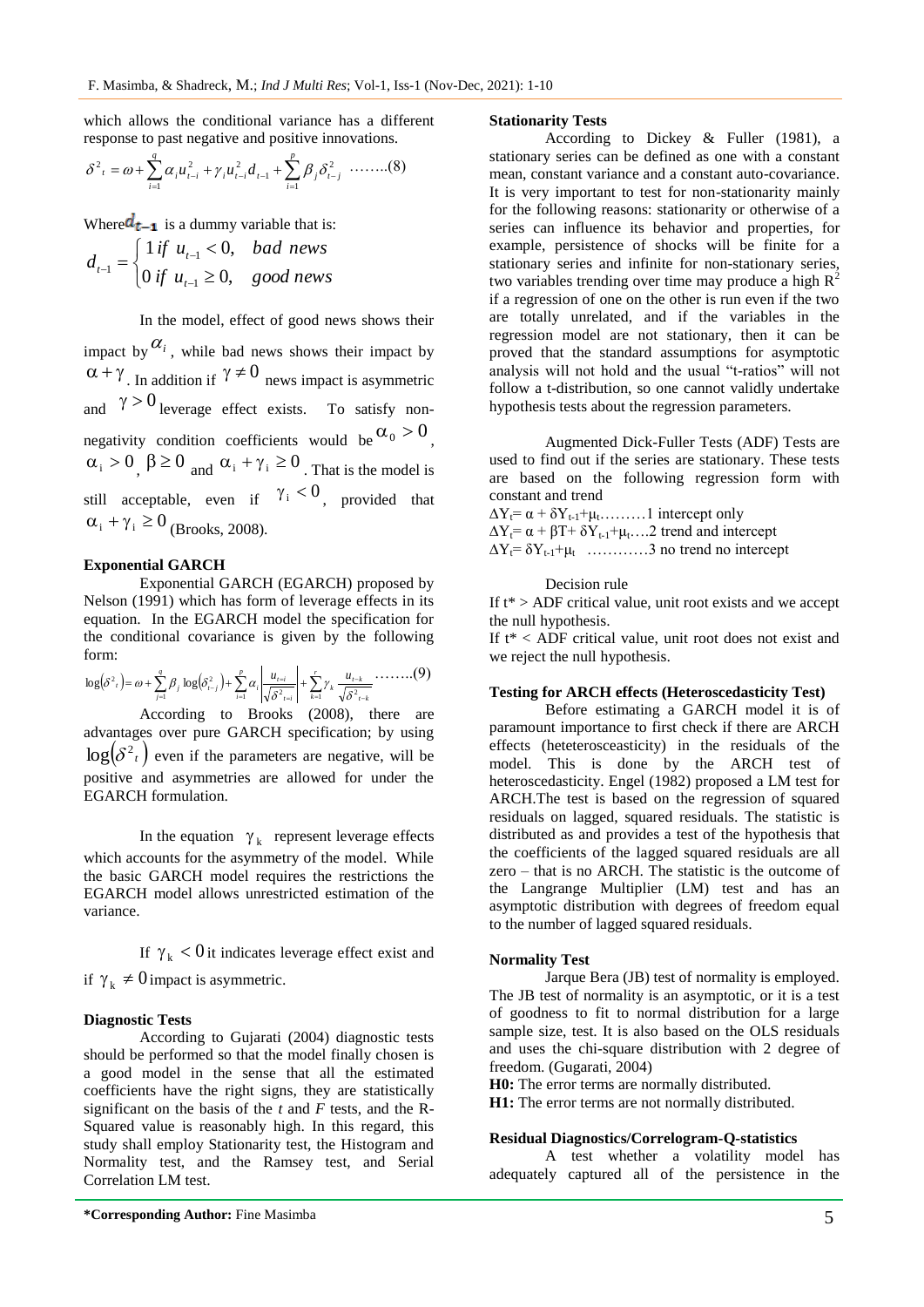variance of returns is to look at the correlogram of the standardized squared residuals. If the model is adequate then the standardized squared residuals should be serial uncorrelated. If there is no serial correlation in the

residuals, the autocorrelations and partial autocorrelations at all lags should be nearly zero, and all *Q*-statistics should be insignificant with large *p*-values.

# **RESULTS AND FINDINGS**

## **Choice of Mean Equation**

| Autocorrelation Partial Correlation | AC | PAC Q-Stat Prob |                             |  |
|-------------------------------------|----|-----------------|-----------------------------|--|
|                                     |    |                 | 1 0.455 0.455 304.48 0.000  |  |
|                                     |    |                 | 2 0.297 0.113 434.01 0.000  |  |
|                                     |    |                 | 3 0.181 0.013 482.36 0.000  |  |
|                                     |    |                 | 4 0.049 -0.078 485.95 0.000 |  |
|                                     |    |                 | 5 0.014 -0.005 486.26 0.000 |  |

In economic theory, if there is a geometrically decaying ACF it is advisable to use autoregressive model. The order is seen through the number of nonzero points of PACF. By Looking at the table, it can be seen that at lag 1and lag 2, there are non-zero PACF.

**Table 2:** Aikaike Information Criterion (AIC) and Schwarz Information Criterion (SIC)

| -5.896274 | -5.892667 |
|-----------|-----------|
| -5.786850 | -5.783241 |
|           |           |

The best model is the one that minimizes the AIC and SIC. Since the AR (1) Model minimizes both

the AIC and SIC, the AR (1) Model is used in this study as the mean equation.

#### **Descriptive statistics**

| <b>Table 3: Descriptive Statistics</b> |             |  |  |  |
|----------------------------------------|-------------|--|--|--|
| Variable                               | R           |  |  |  |
| Mean                                   | 0.000339    |  |  |  |
| Median                                 | $-0.000104$ |  |  |  |
| Maximum                                | 0.094371    |  |  |  |
| Minimum                                | $-0.190372$ |  |  |  |
| <b>Std Deviation</b>                   | 0.014238    |  |  |  |
| <b>Skewness</b>                        | $-2.214550$ |  |  |  |
| Kurtosis                               | 39.14970    |  |  |  |
| Jarque-Bera                            | 81132.56    |  |  |  |
| Probability                            | 0.000000    |  |  |  |

According to Emenike (2010) in a normally distributed series, skewness is 0 and kurtosis is 3. The coefficient of skewness measures asymmetry. A positive skew indicates that the tail on the right side is longer than the left side and the bulk of the values lie to the left of the mean. In this case, skewness is -2.214550, confirming asymmetry and a tail on the left side. This also means that the average magnitude of positive deviations is smaller than the average magnitude of negative deviations.

The coefficient of kurtosis measures the peakedness of distribution. The value for kurtosis is 39.14970 and since it is greater than 3, this suggests that there is peakedness in the return, r .The Jarque-Bera statistic is significant at 5% level, and this indicates much higher distributions than the normal distribution. From this it can be observed that the R variable exhibits significant deviations from normality. This demonstrates significant leptokurtosis.

Also Emenike (2010) observed that the Nigerian Stock return series do not conform to normal distribution but display negative skewness and leptokurtic distribution.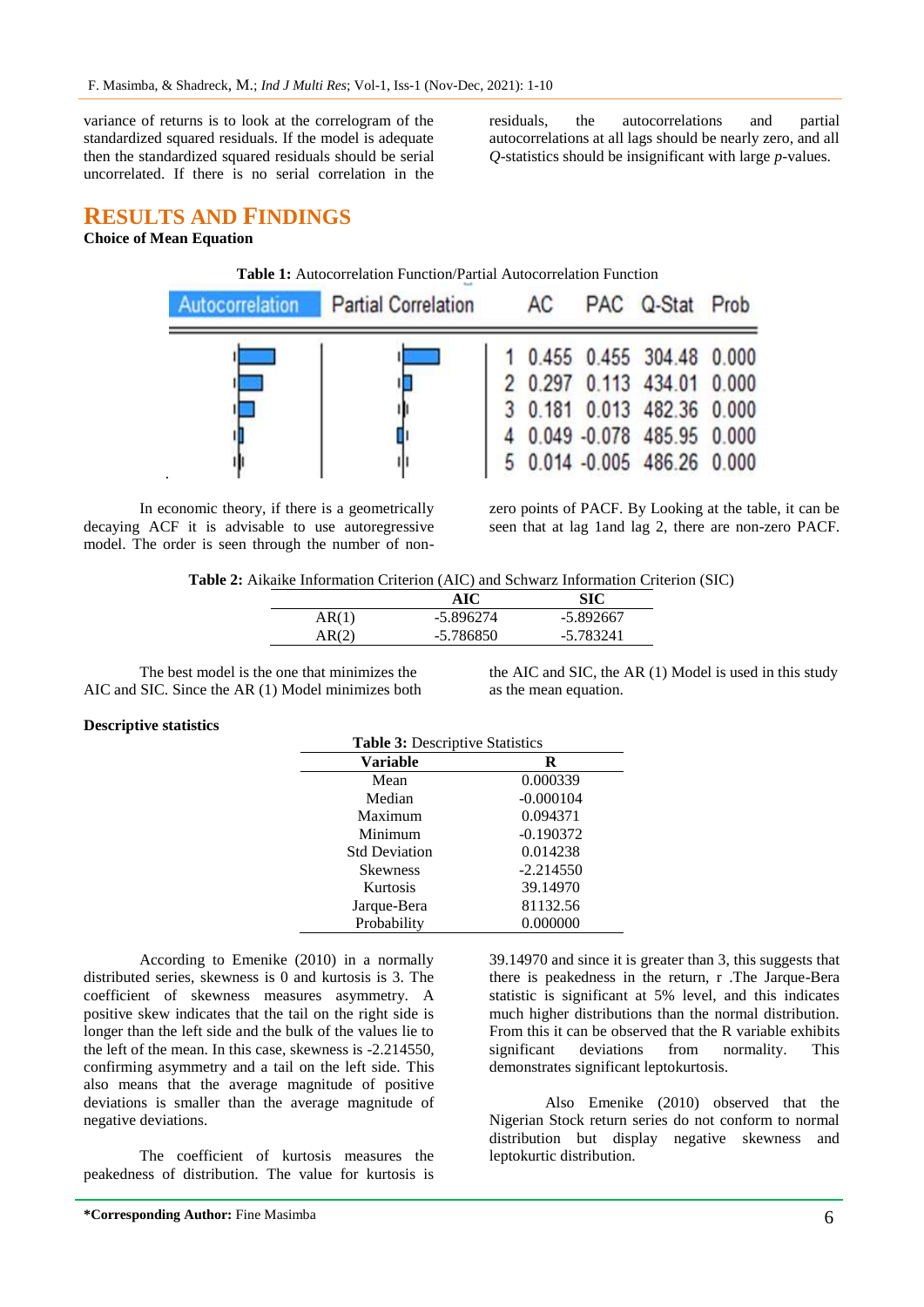#### **Stationarity**

To determine the characteristics of the variable, stationarity tests were carried out using the

ADF tests. The unit root test results of the two variables are summarized in the table below.

| <b>Table 4: Unit Root Test at Level</b> |                       |             |                            |                  |           |                        |                  |           |           |
|-----------------------------------------|-----------------------|-------------|----------------------------|------------------|-----------|------------------------|------------------|-----------|-----------|
|                                         | <b>Intercept Only</b> |             | <b>Trend And Intercept</b> |                  |           | No Trend, No Intercept |                  |           |           |
| Variable                                | ADF                   | Critical    | Inference                  | ADF              | Critical  | Inference              | ADF              | Critical  | Inference |
|                                         | <b>Statistic</b>      | value $5\%$ |                            | <b>Statistic</b> | value 5%  |                        | <b>Statistic</b> | value 5%  |           |
| R                                       | $-19.52010$           | $-2.8640$   | I(0)                       | $-19.71353$      | $-2.8640$ | I(0)                   | -19.44457        | $-1.9396$ | I(0)      |

Table 4 gives the summary of unit root test results and for detailed results refers to Appendix.

As shown in table 4, the variable, risstationary (it does not contain a unit root) as indicated by the fact that its critical value is all larger (in absolute terms) than the calculated ADF statistic and hence we do reject the null hypothesis: that the time series data variable is non-stationary.

### **ARCH-LM Test**

According Brooks (2008), it is important first to compute the Engel (1982) test for ARCH before estimating a GARCH-type model to make sure that this class of models is appropriate for the data. In this study, the ARCH-LM test was used to test for ARCH effects on the residuals. The results are presented by table 5 below.

| <b>Table 5:</b> Arch - LM Test                                 |          |  |  |
|----------------------------------------------------------------|----------|--|--|
| <b>ARCH-LM TEST</b>                                            |          |  |  |
| ARCH LM test statistic(obs R-                                  | 221.9349 |  |  |
| Squared)                                                       |          |  |  |
| Prob. (chi-square)                                             | 0.000000 |  |  |
| Note: $H0$ : There are no ARCH effects in the residual series. |          |  |  |

P=0.00000 which is less than 5% so we reject null hypothesis and accept the alternative hypothesis. The Alternative hypothesis: there are ARCH effects in the residuals. The zero probability value strongly shows the presence of heteroscedasticity in the residuals and

this justifies the use of ARCH family models in this study. EGARCH is part of the ARCH family models. The test can also be complemented by the correlogram of squared residuals.

| Table 6: Correlogram of Squared Residuals |       |            |        |             |  |
|-------------------------------------------|-------|------------|--------|-------------|--|
|                                           | AC    | <b>PAC</b> | Q-Stat | <b>Prob</b> |  |
| 1                                         | 0.379 | 0.379      | 210.83 | 0.000       |  |
| 2                                         | 0.229 | 0.100      | 287.85 | 0.000       |  |
| 3                                         | 0.236 | 0.141      | 369.66 | 0.000       |  |
| 4                                         | 0.231 | 0.107      | 448.41 | 0.000       |  |
| 5                                         | 0.198 | 0.061      | 506.08 | 0.000       |  |
| 6                                         | 0.278 | 0.172      | 620.01 | 0.000       |  |
| 7                                         | 0.229 | 0.046      | 697.66 | 0.000       |  |
| 8                                         | 0.365 | 0.256      | 894.01 | 0.000       |  |
| 9                                         | 0.162 | $-0.124$   | 932.76 | 0.000       |  |
| 10                                        | 0.146 | 0.023      | 964.22 | 0.000       |  |
| 11                                        | 0.267 | 0.148      | 1069.5 | 0.000       |  |
| 12                                        | 0.226 | 0.001      | 1145.0 | 0.000       |  |
| 13                                        | 0.064 | $-0.126$   | 1151.0 | 0.000       |  |
| 14                                        | 0.046 | $-0.134$   | 1154.1 | 0.000       |  |
| 15                                        | 0.103 | 0.048      | 1170.0 | 0.000       |  |

Table 6 presence evidence of ARCH effects as judged by the autocorrelations of the squared residuals. The test p-values are all significant, and leads to the rejection of the no ARCH hypothesis. According Meyer (2011) autocorrelation of squared residuals or absolute returns suggest the presence of strong dependencies in

higher moments, something that in turn is indicative of conditional heteroscedasticity. Autocorrelation has been observed; as a result we conclude presence of heteroscedasticity in the residuals. Presence of heteroscedasticity in residuals points to the need for the GARCH family model.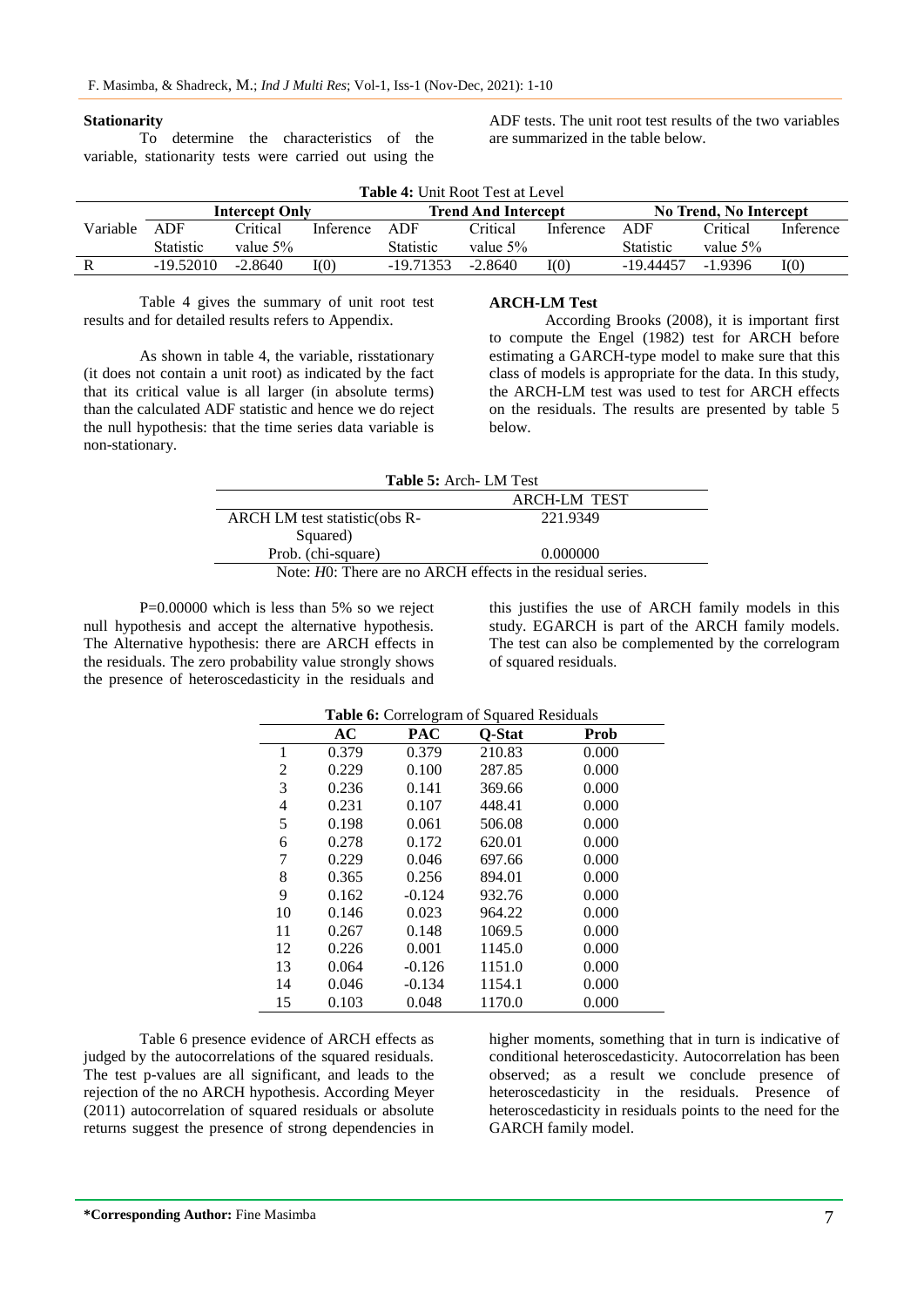| <b>Table 7:</b> Estimation results of different ARCH models for Zimbabwe Stock Exchange |             |              |             |             |             |             |               |
|-----------------------------------------------------------------------------------------|-------------|--------------|-------------|-------------|-------------|-------------|---------------|
| <b>Coefficients</b>                                                                     | ARCH(1)     | ARCH(2)      | ARCH(3)     | ARCH(5)     | GARCH(1,1)  | TGARCH(1.1) | EGARCH(1,1)   |
| Mean equation                                                                           |             |              |             |             |             |             |               |
| $\mu$                                                                                   | 0.571052    | 0.397542     | 0.44414     | 0.474004    | 0.432584    | 0.433001    | 0.458267      |
| Variance                                                                                |             |              |             |             |             |             |               |
| $\omega$                                                                                | $3.63E-05*$ | $2.99E-0.5*$ | $2.53E-05*$ | $2.24E-05*$ | $1.03E-05*$ | $1.05E-05*$ | $-2.5899477*$ |
| $\alpha$                                                                                | 1.129464*   | $0.893136*$  | $0.861526*$ | $0.504807*$ | $0.499216*$ | $0.381453*$ | 0.868286*     |
|                                                                                         |             | $0.194357*$  | 0.110874    | $0.093903*$ |             |             |               |
|                                                                                         |             |              | $0.122680*$ | $0.027729*$ |             |             |               |
|                                                                                         |             |              |             | $0.042986*$ |             |             |               |
|                                                                                         |             |              |             | $0.279786*$ |             |             |               |
| $\beta$                                                                                 |             |              |             |             | $0.507650*$ | 0.487609*   | $0.791590*$   |
| $\gamma$                                                                                |             |              |             |             |             | $0.318375*$ | $-0.146127*$  |
| $\alpha + \beta$                                                                        |             |              |             |             | 1.006866    | 0.869062    | 1.659876      |
| Log likihood                                                                            | 4838.552    | 4885.826     | 4922.994    | 4952.056    | 4931.986    | 4940.296    | 4910.511      |
| AIC and SIC                                                                             |             |              |             |             |             |             |               |
| AIC.                                                                                    | $-6.59244$  | $-6.65552$   | $-6.70483$  | $-6.74173$  | $-6.71845$  | $-6.72842$  | $-6.68781$    |
| <b>SIC</b>                                                                              | $-6.58162$  | $-6.6411$    | -6.6868     | $-6.71648$  | $-6.70403$  | $-6.71039$  | $-6.66978$    |
| $N_{\text{0}}$ taa $\ast$ danataa aigmitigaanaa at 500 laval                            |             |              |             |             |             |             |               |

**Empirical Results**



Notes: \* denotes significance at 5% level

In the results for the variance equation in Table 7 above, the two types of coefficients in ARCH model are all significant, the constant and the ARCH term. The lagged squared disturbances have an effect on conditional variance.

For the GARCH  $(1,1)$ , the three coefficients, namely, the constant, ARCH term and GARCH term are statistically significant, indicating that, lagged conditional variance and lagged squared disturbance have an impact on the conditional variance. The persistence coefficients (the sum of the two estimated ARCH and GARCH coefficients) in the GARCH(1,1) model for the Zimbabwe Stock Exchange is very close to one which is required to have a mean reverting variance process, indicating that volatility shocks are quite persistent, but not explosive. Unlike the TGARCH which also show volatility persistence which is not explosive, the EGARCH show one which is explosive.

The other two models, EGARCH (1,1) and TGARCH (1,1) are asymmetric models. The main distinction between lies in the fact that in the EGARCH model there is no need of non-negative restriction of the parameters but in the TGARCH model parameters must

satisfy the positive condition. The main advantage of these two models is that they capture leverage effects. The asymmetric (leverage) effect in the EGARCH Model in Table 1 statistically significant with negative sign, indicating that negative shocks imply a higher next period conditional variance than positive shocks of the same sign, which indicates the existence of leverage effects in the returns of the Zimbabwe stock market index. Also in the TGARCH, the coefficient for the leverage effect is significant and positive. The significance of this coefficient shows that negative shocks (bad news) have a larger effect on the conditional variance (volatility) than positive shocks (good news) of the same magnitude.

In comparing the models the AIC and SIC can be employed. The rule here is the lower the AIC or SIC the better the model. The application of AIC and SIC showed that the best model is ARCH (5), the second being TGARCH, followed by GARCH (1.1) and the last was EGARCH.

### **DIAGNOSTIC CHECKING OF THE BEST MODEL (ARCH 5) ARCH LM Test**

| <b>Table 8: ARCH-LM Test</b>                                                                                                                                                                                                                                                                     |                     |  |  |  |
|--------------------------------------------------------------------------------------------------------------------------------------------------------------------------------------------------------------------------------------------------------------------------------------------------|---------------------|--|--|--|
|                                                                                                                                                                                                                                                                                                  | <b>ARCH-LM TEST</b> |  |  |  |
| ARCH LM test statistic(obs R-Squared)                                                                                                                                                                                                                                                            | 0.036594            |  |  |  |
| Prob. (chi-square)                                                                                                                                                                                                                                                                               | 0.848294            |  |  |  |
| $\mathbf{M}$ and $\mathbf{M}$ and $\mathbf{M}$ and $\mathbf{M}$ and $\mathbf{M}$ and $\mathbf{M}$ and $\mathbf{M}$ and $\mathbf{M}$ and $\mathbf{M}$ and $\mathbf{M}$ and $\mathbf{M}$ and $\mathbf{M}$ and $\mathbf{M}$ and $\mathbf{M}$ and $\mathbf{M}$ and $\mathbf{M}$ and $\mathbf{M}$ and |                     |  |  |  |

Note: *H*O: There are no ARCH effects in the residual series.

The Table 8 presents results for the ARCH-LM test. The p value of the Obs\*R-squared (0.848294) is not significant; it is greater than 0.05 and this indicates that there is no ARCH effects present. This shows that there is no heteroscedasticity in the residuals. This provides strong evidence that the GARCH can eliminate

the problem of heteroscedasticity. Initially, with OLS, there was the presence of ARCH in the residuals. This made the use of the ARCH family model appropriate and with the use of the GARCH technique; the ARCH effects in the residuals were removed.

**\*Corresponding Author:** Fine Masimba 8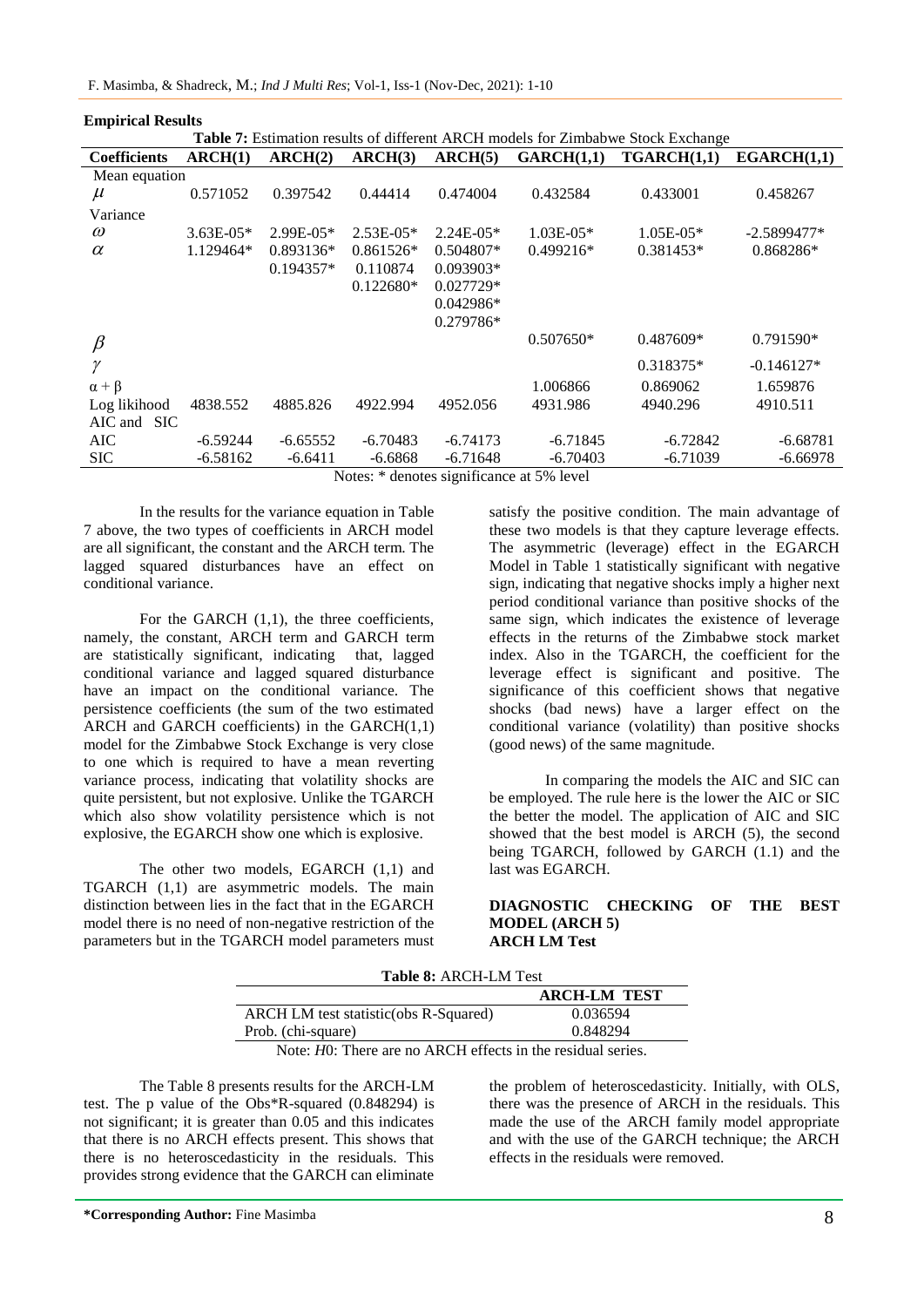## **Serial correlation**

|    | Table 9. Correlogram Squared Residuals |            |               |       |  |  |
|----|----------------------------------------|------------|---------------|-------|--|--|
|    | AC                                     | <b>PAC</b> | <b>O-Stat</b> | Prob  |  |  |
| 1  | $-0.005$                               | $-0.005$   | 0.0367        | 0.848 |  |  |
| 2  | $-0.016$                               | $-0.016$   | 0.4059        | 0.816 |  |  |
| 3  | $-0.008$                               | $-0.008$   | 0.4967        | 0.920 |  |  |
| 4  | 0.005                                  | 0.005      | 0.5356        | 0.970 |  |  |
| 5  | $-0.025$                               | $-0.025$   | 1.4584        | 0.918 |  |  |
| 6  | $-0.005$                               | $-0.005$   | 1.4994        | 0.960 |  |  |
| 7  | $-0.003$                               | $-0.003$   | 1.5097        | 0.982 |  |  |
| 8  | $-0.008$                               | $-0.008$   | 1.6005        | 0.991 |  |  |
| 9  | 0.006                                  | 0.006      | 1.6571        | 0.996 |  |  |
| 10 | 0.015                                  | 0.014      | 1.9811        | 0.996 |  |  |
| 11 | 0.000                                  | 0.000      | 1.9811        | 0.999 |  |  |
| 12 | 0.003                                  | 0.004      | 1.9949        | 0.999 |  |  |
| 13 | 0.003                                  | 0.003      | 2.0095        | 1.000 |  |  |
| 14 | 0.002                                  | 0.002      | 2.0130        | 1.000 |  |  |
| 15 | 0.008                                  | 0.009      | 2.1146        | 1.000 |  |  |

Table 9 shows that the *Q-*statistics are all significant at all lags under the ARCH (5) model, indicating that there is no significant serial correlation in the residuals. All p-values are above 0.05 and as a result of this the null hypothesis of no serial correlation is not rejected. Thus the model was good.

## **Normality test**

In economic theory, residuals are expected to be normally distributed. The table below shows the results of the normality test:

| <b>Table 10: Normality Test Results</b> |             |  |
|-----------------------------------------|-------------|--|
|                                         | ARCH(5)     |  |
| <b>Skewness</b>                         | $-0.645617$ |  |
| Kurtosis                                | 14.70772    |  |
| JB                                      | 8480.366    |  |
| (Probability)                           | 0.0000      |  |

Table 10 presents results from the Normality test. Results show that the unfavourable thing is that our residuals are not normal. Many economists believe that it does not matter even if residuals are not normal. Our model has the advantages of no ARCH effects in the residuals and no serial correlation in the residuals.

# **POLICY RECOMMENDATIONS AND CONCLUSIONS**

An analysis of the variance of Zimbabwe Stock Exchange (ZSE) Industrial index was performed using various GARCH models. The data set consisted of daily closing prices. The selected time span of the data is from 2009 to 2014. The returns were calculated using  $r_t = \log(P_t) - \log(P_{t-1})$ . The performance of ARCH, GARCH, EGARCH AND TARCH models was compared using the AIC and SIC. Augmented dick Fuller stationarity test were performed and rt was found to be stationary at level. The ARCH-LM test was conducted to detect whether ARCH effects existed in our series and it proved the existence of ARCH effects, justifying application of ARCH family models. The application of AIC and SIC showed that the best model was ARCH (5), the second -being TGARCH, followed

by GARCH (1.1) and the last was EGARCH. Diagnostic test were performed on the best model, ARCH 5 and it was found that serial correlation did not exists in residuals using the correlogram of squared residuals and no ARCH effect were found in the residuals supporting the notion that ARCH family models eliminate ARCH effects. What was unfavourable was the lack of normality in residuals using the Jacbeira tests. However, the normality test showed that the residuals were not normally distributed. Various studies in the past have also faced a similar scenario. The study recommends use of ARCH (5) when forecasting volatility in the Zimbabwe Stock Exchange.

## **REFERENCES**

- 1. Abdalla, S. Z. S., & Winker, P. (2012). Modelling stock market volatility using univariate GARCH models: Evidence from Sudan and Egypt. *International Journal of Economics and Finance*, *4*(8), 161-176.
- 2. Alberg, D., Shalit, H., & Yosef, R. (2008). Estimating stock market volatility using asymmetric GARCH models. *Applied Financial Economics*, *18*(15), 1201-1208.